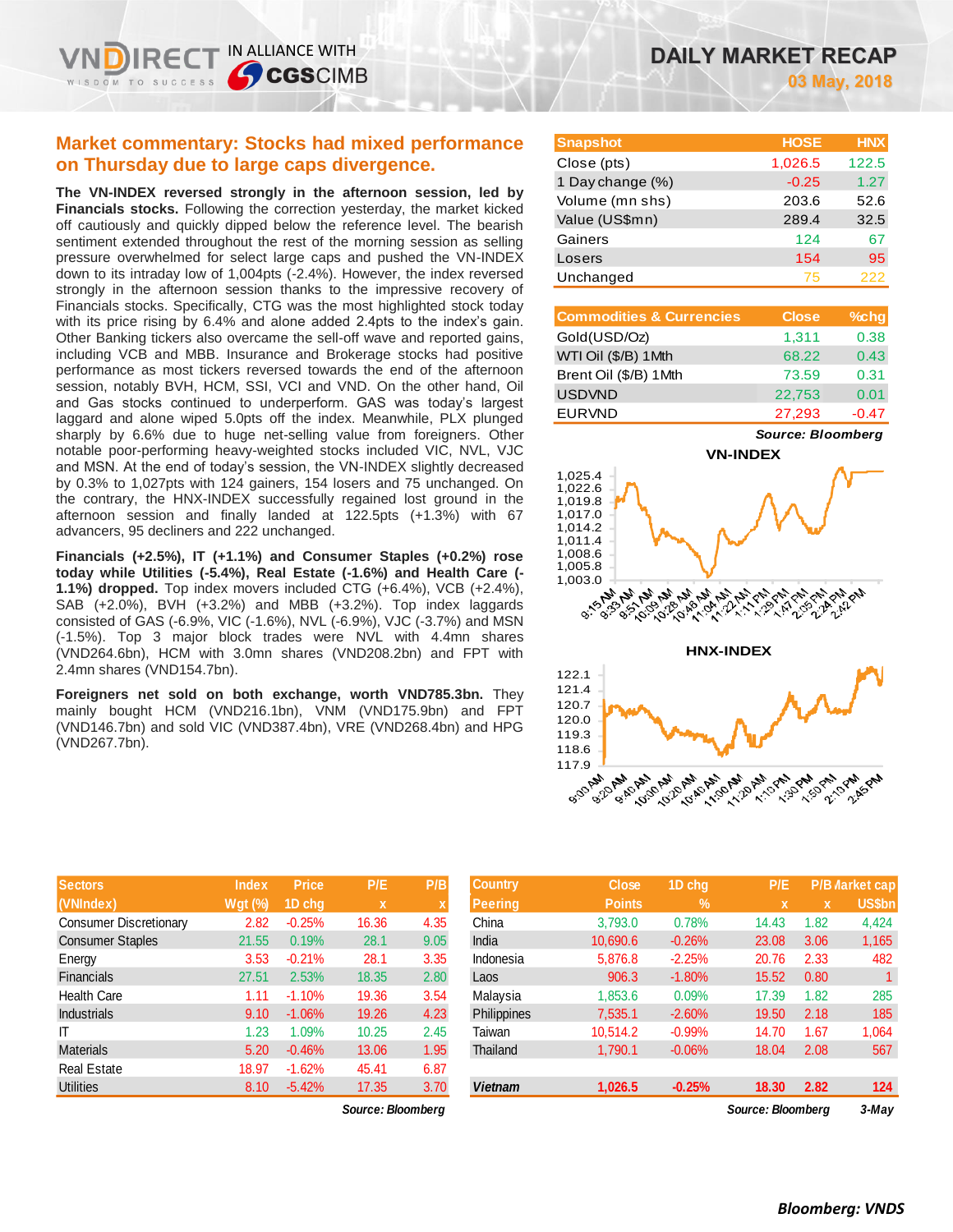### **Market News**

**Oil struggles near US\$68 as inventory gain overshadows Iran fears.** Oil's recovery, buoyed by potential supply risks, was capped by rising U.S. inventories while President Donald Trump neared a decision on whether to reimpose sanctions on Iran. Futures in New York held steady after rising 1% on Wednesday, the biggest gain in two weeks. U.S. data showed that stockpiles last week climbed the most since January, beating estimates. Meanwhile, Trump has set a May 12 deadline to decide whether to pull out of a deal between Iran and world powers that eased restrictions on the OPEC producer's crude exports in exchange for curbs on its nuclear program. Crude futures in New York and London have risen more than 10% over the past two months on escalating geopolitical risks in the Middle East and speculation that Trump may withdraw from the Iran agreement. At the same time, the OPEC and Russia seem determined to keep cutting production even after achieving their main target following 16 months of output curbs to clear a global glut. *(Bloomberg)*

**Vietnam recorded a trade surplus of US\$3.39bn in 4M2018**, in which the foreign direct investment (FDI) sector, including fuel, took the lead with US\$11.17bn, according to data from the General Statistics Office (GSO). The country's export turnover increased by 19% YoY to US\$73.76bn in 4M2018, of which the domestic-invested sector reached US\$20.28bn (+17.9% YoY), while the FDI sector earned US\$53.48bn (+19.4% YoY) and occupying 72.5% of the country's total exports. In terms of imports, the country spent US\$70.37bn to import goods from January to April (+10.1% YoY). *(En.vietnamnet.vn)*

## **Vietnam Market Strategy**

#### **In free fall but for how much longer?**

**Vietnam's stock market is in a continuing correction phase. Even though corporate earnings for 2018 should be strong, lower valuation multiples might be the "new normal".** 

**Vietnam's stock market P/E has historically seen a strong inverse correlation with government bond yields.** As shown in Figure 1 and 2 below, the VNINDEX trailing P/E and P/B have roughly doubled over the last 8 years while the Vietnam government bond yield has fallen by slightly more than half over the same period. Thus, Vietnam's stock market is not an exception to global norms, despite being a frontier market with more idiosyncratic short-term movements.

**Vietnam's government bond yields might have bottomed.** The secular decline in Vietnam Gbond yields has left yields in unreasonable territory in our view; the risk premium on Vietnamese government bonds has narrowed to under 200 bps which is rather inexplicable to us, particularly given that Vietnam is a frontier economy with high economic growth and historical trysts with inflation and currency devaluation. Furthermore, Vietnam G-bond yields have totally defied the recent uptick in both US treasury yields as well as LIBOR. This is not sustainable and ultimately the rise in global rates has to filter through to Vietnam G-bond yields.

**We expect Vietnam G-bond yields to end rise to at least 5% within this year:** Given a possible uptick in inflation and reversal of foreign capital flows out of Vietnam in line with Fed rate hikes might both warrant a rise in domestic interest rates and, consequently, G-bond yields.

**The last time Vietnam G-bond yields touched 5%, the VNINDEX traded at a trailing P/E of around 18x-19x.** Although bond yields are not the only factor impacting stock market valuations, it would be fair to say that a 100 bps rise in government bond yields from current levels could warrant a P/E multiple that is in line with current levels. In some respects, the market seems to have already priced-in the anticipated rise in rates into current valuations.

*Read the full report: [HERE](https://static-02.vndirect.com.vn/uploads/prod/Vietnam-Market-Strategy_20180503.pdf)*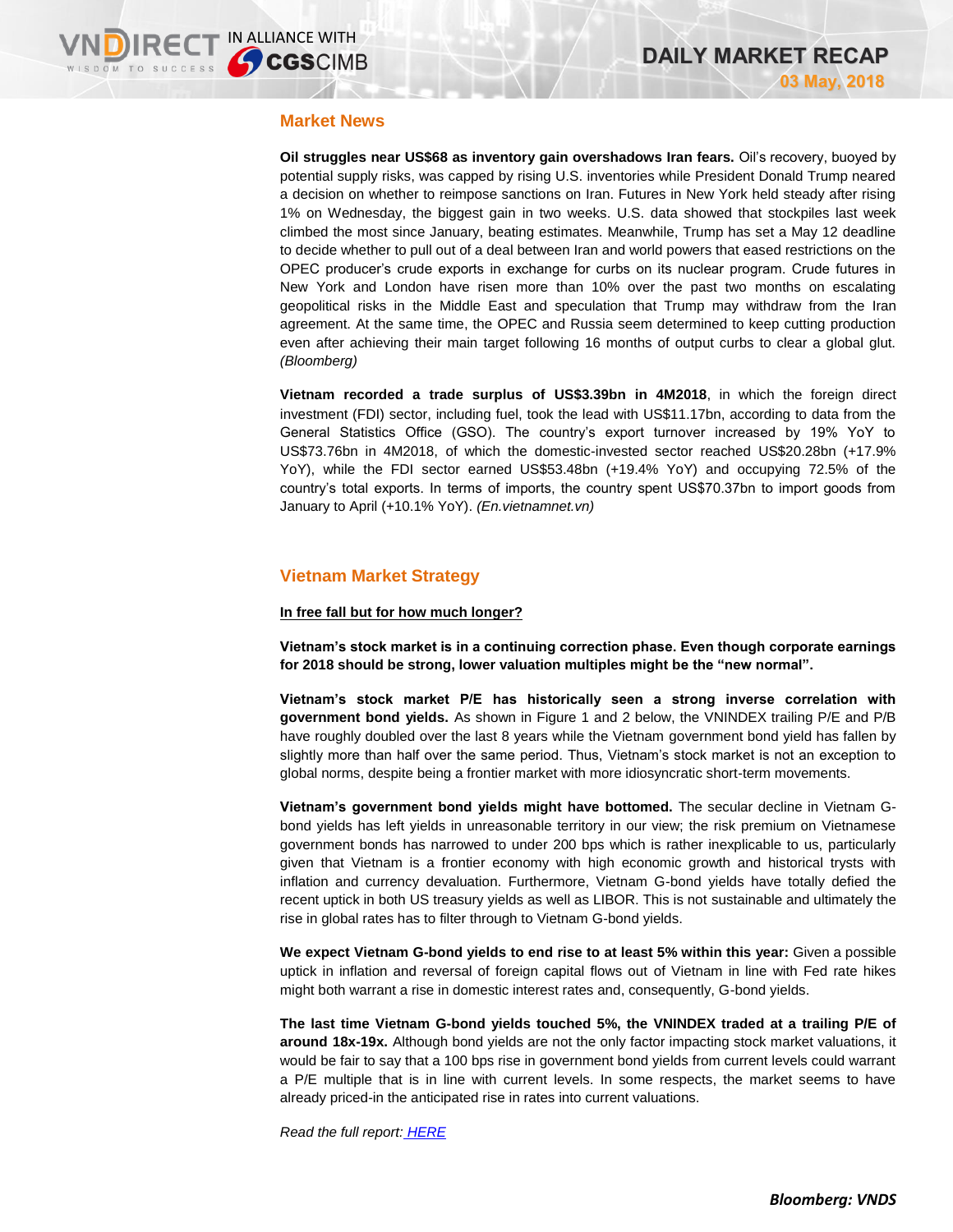## **AGM Note**

#### **Khang Dien House Trading & Investment JSC (KDH) – AGM Note – NON-RATED**

**We attended an AGM held by Khang Dien House Trading and Investment JSC (KDH), a major real estate developer that focuses on landed properties. KDH's land bank has been augmented at low cost through its acquisition of BCI and now sits at a substantial 500ha most of which is around HCMC urban area. KDH is continuing to diversify its residential product offerings with a focus on the mid-end segment and will launch two new condos this year to cater to real demand from home buyers.**

**2018 guidance is achievable.** KDH plans to achieve VND3,500bn (+14.6% yoy) in revenue and VND800bn (+59.4% yoy) in EAT, as it completes the handover of Jamila condo units (440 units), sells the remaining 92 villa and townhouses for its Venica, Rosita, Lucasta, Merita and Melosa projects, and also supported by the transfer of BCI's land to another parties . The strong growth in earnings will also be supported by significant margin expansion as a result of the transfer of land from BCI at a very low cost of VND600k/sqm, while the market price is VND28-30mn/sqm. KDH also announced a cash dividend of VND500/share and bonus shares at a ratio of 20:1.

**KDH will diversify its product mix to include mid-end condos in addition to its core landed product offerings.** KDH plans to launch two new high rise condos (Sapphira in District 9 with 1,600 units in May 2018 and Hermosa in Binh Tan Dist with 1,500 units in Oct 2018), which will expand its offering for middle class home buyers.

**KDH is the fourth largest listed residential RE developer in terms of land bank, with 501ha of land in prime locations following its acquisition of BCI.** In Feb 2018, KDH issued 51.8mn shares to swap-in the 42.7% remaining stake in BCI at a ratio of 1.4:1, which helped it to expand its land bank of 12ha in the East by 489 ha in the western part of HCMC. This allowed KDH to become the 4th largest (after Vinhomes with 16,110 ha, DXG with 702 ha and NVL with 623 ha) listed residential real estate developer nationwide, and the 3<sup>rd</sup> largest in HCMC (Vinhomes with 1,330 ha, NVL with 623 ha) (Figure 1). All of KDH's land bank is located within the HCMC urban area.

**KDH will complete the compensation for the remaining land bank in 2018, which will be used for its 2019-2021 project pipeline:** KDH has already compensated for 70% of 489ha in the west (Binh Chanh, Binh Tan District), at a cheap cost of VND600k/sqm. Management will complete this process in 2018, which should help support the project pipeline beyond 2018.

*Read the full report: [HERE](https://static-02.vndirect.com.vn/uploads/prod/KDH_AGM-Note_20180503.pdf)*

### **Notable Corporate Events**

**Vietjet Aviation JSC (VJC VN) - 1Q2018 business results:** In 1Q2018, Vietjet posted a revenue of VND12,560bn (+146% YoY), driven by the growth in passenger air transport, ancillary and sale & leaseback revenue. Particularly, the air transport revenue reached VND6,035bn (+52% YoY, surpassing 10% of the company's quarter target) and ancillary revenue increased by VND1,825bn (+64% YoY). The high revenue growth translated to a correspondingly high growth in the company's gross profit of 135% YoY. At the bottom line, VJC recorded VND1,480bn in 1Q2018 EBT (+254% YoY). *(Vietjetair.com)*

**Saigon Ground Services JSC (SGN VN - UPCOM) - dividend payment:** May 17 and May 18 will be the ex-date and record date, respectively, for receiving the 2017 cash dividend of VND3,000/share (est. 2017 dividend yield of 2.1%). The payment will be made on Jun 05. *(Vsd.vn)*

*<to be continued>*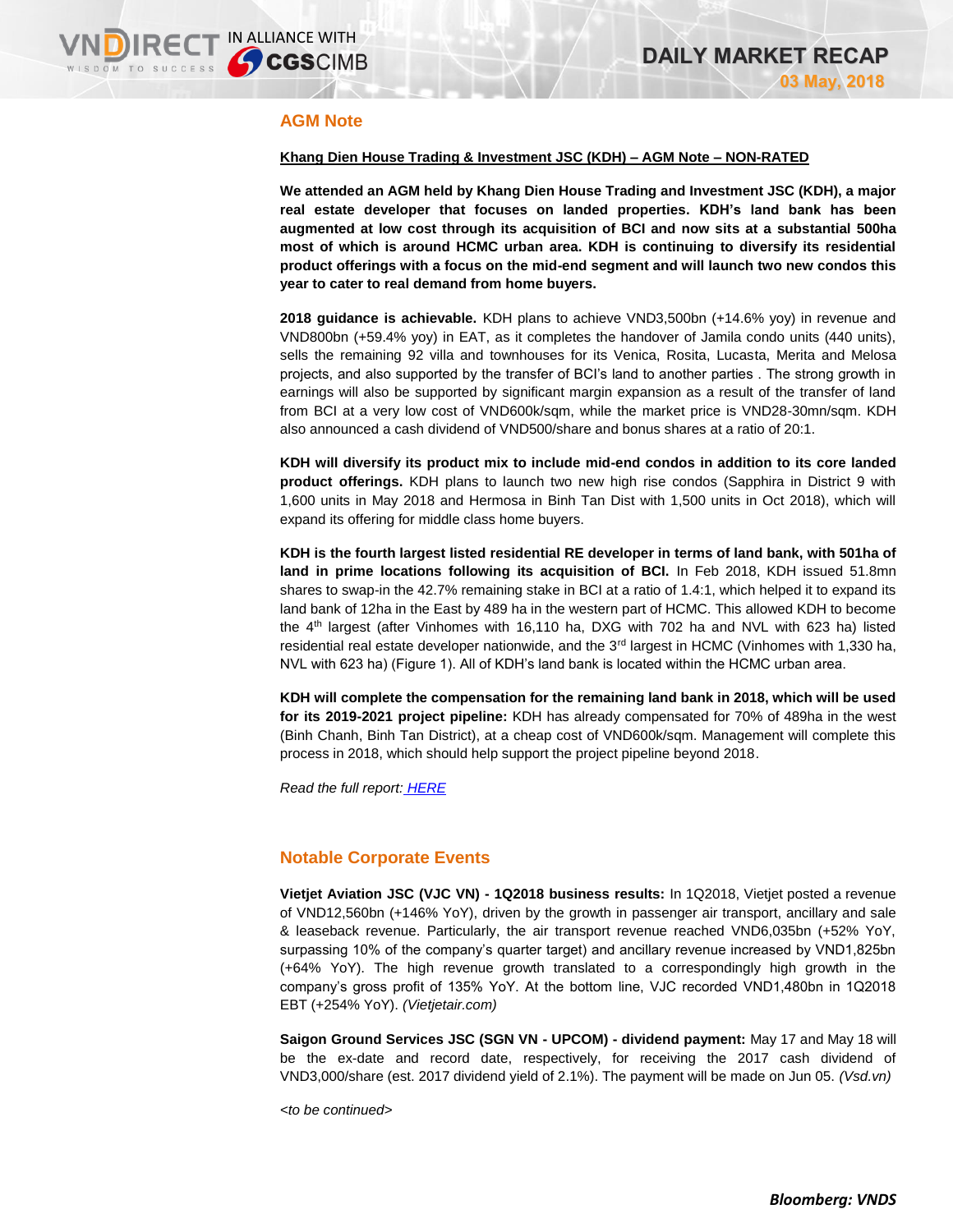## **IRECT IN ALLIANCE WITH** WISDOM TO SUCCESS

## **DAILY MARKET RECAP 03 May, 2018**

## **COVERAGE SUMMARY**

VND

| Ticker          | <b>Close</b><br>price | <b>Adjusted</b><br>target<br>price | <b>Upside</b> | <b>Recom-</b><br>endation | <b>Investment thesis summary/Update</b>                                                                                                                                                                                                                                                                                                                                                                                                                                                                                   | <b>Latest</b><br>report |
|-----------------|-----------------------|------------------------------------|---------------|---------------------------|---------------------------------------------------------------------------------------------------------------------------------------------------------------------------------------------------------------------------------------------------------------------------------------------------------------------------------------------------------------------------------------------------------------------------------------------------------------------------------------------------------------------------|-------------------------|
| PC <sub>1</sub> | 32,300                | 42,100                             | 30.3%         | <b>ADD</b>                | Positive outlook for 2018 with surge in revenue thanks to: (1) New<br>contribution from My Dinh Plaza II and (2) commissioning of two new<br>hydropower plants in Q4, 2017.                                                                                                                                                                                                                                                                                                                                               | Link                    |
| <b>LPB</b>      | 14,300                | 19,600                             | 37.1%         | ADD                       | 1. Unique distribution advantage with more than 1000 PTOs across<br>country. Will be able to maintain strong credit growth thanks to good capital<br>buffer (CAR ~13%) and strong liquidity (LDR ~80%).<br>2. FY18 YE P/B cheap relative to peers.                                                                                                                                                                                                                                                                        | Link                    |
| <b>TDH</b>      | 14,200                | 15,900                             | 12.0%         | <b>HOLD</b>               |                                                                                                                                                                                                                                                                                                                                                                                                                                                                                                                           |                         |
| <b>DCM</b>      | 11,700                | 16,200                             | 38.5%         | ADD                       | 1. Recovery in ASP (+6% in 2017 from low level in '16) and volume (+9% in<br>2017, supported by exporting activities), driven by recovery in agriculture<br>sector and global urea price cycle.<br>2. Gas price subsidy from PVN until the end of 2018 (guaranteeing ROE at<br>minimum 12%), preferential income tax rate of 5%<br>3. Possible change in VAT policy could reduce COGS and improve margins<br>by $2-3\%$ pts.<br>4. PVN plans to divest 24.6% stake by 2018 which will add to free-float.                  |                         |
| <b>VJC</b>      | 173,000               | 183,400                            | 6.0%          | <b>HOLD</b>               | 1. VJC maintained strong Q3 transport and ancillary revenue growth of<br>34.4% YoY to touch VND6.185bn.<br>2. Delays in aircraft deliveries proved management's operational mettle,<br>pushing operational efficiency to new heights.<br>3. 2018 core net profit could touch VND6,574bn (+92.4% YoY)                                                                                                                                                                                                                      | Link                    |
| NLG             | 34,500                | 31,850                             | $-7.7%$       | HOLD                      | 1. NLG is well aligned with the new property market orientation. NLG<br>focuses on durable-demand products (affordable and social apartments<br>and landed properties).<br>2. FY2017 net revenue is forecasted at VND3,454 billion (+36.3% yoy) and<br>NPATMI at VND544 billion (+58% yoy). For 2018, revaluation of Hoang<br>Nam project will secure strong EAT growth. However, the share price is<br>reasonable this year.<br>3. Upside for the stock will come in 2018 as major projects are going to be<br>executed. | <u>Link</u>             |
| <b>IMP</b>      | 61,200                | 70,600                             | 15.4%         | <b>ADD</b>                |                                                                                                                                                                                                                                                                                                                                                                                                                                                                                                                           | Link                    |
| <b>PNJ</b>      | 170,000               | 143,700                            | $-15.5%$      | <b>REDUCE</b>             | 1. Largest jewelry retailer with rapid retail footprint expansion<br>2. Robust SSSG in 2017 (25%) and target SSSG FY18 of 12%.<br>3. FY18 EAT is forecasted to grow by 55%                                                                                                                                                                                                                                                                                                                                                | <b>Link</b>             |
| <b>ACV</b>      | 88,200                | 106,000                            | 20.2%         | <b>ADD</b>                | 1. Passenger throughput could grow at more than 15% in the next few<br>years<br>2. Domestic passenger fees will increase by 22.7% yoy in 2018, FY18 EAT<br>to touch VND5,072b (+46.5%)<br>3. 2018 EV/EBITDA 11.9x, below peers average of 15x                                                                                                                                                                                                                                                                             | Link                    |
| BFC             | 32,000                | 43,338                             | 35.4%         | ADD                       | 1. Leading NPK producer in terms of capacity (current 925k tons, could add<br>200k tons more in the North) and market share (15-16%)<br>2. Long-term growth from expansion strategy to Northern Vietnam<br>(+20%/year in volumes) and overseas market (Cambodia)<br>1. Conservative forecast on FY2018 output.<br>2. Higher corporate tax obligation implies a 16-17% haircut to our 2017 and                                                                                                                             |                         |
| <b>DRI</b>      | 8,500                 | 17,700                             | 108.2%        | ADD                       | 2018 earnings forecast.<br>3. Slow earnings growth in 2018 but stronger growth expected in 2019<br>4. We reduce our target price by 17% to VND17,700/share mainly due to<br>the expected increase in the future tax burden.                                                                                                                                                                                                                                                                                               | <b>Link</b>             |
| <b>DPM</b>      | 18,150                | 23,000                             | 26.7%         | ADD                       | 1. Gross margin fluctuates following movement in oil prices, 1H17<br>performance hurt by the sharp increase in oil/gas input price<br>2. NH3-NPK expansion projects will contribute to revenue and profit starting<br>from 2018 (expected VND1.2-2trl in revenue and VND150-300bn in profit)<br>3. DPM would benefit the most in case a change in VAT policy is approved<br>(gross margin $+3-4%$ pts.)<br>4. PVN plans to divest 8.6% stake by 2018                                                                      | <u>Link</u>             |
| <b>NVL</b>      | 54,200                | 69,500                             | 28.2%         | <b>ADD</b>                |                                                                                                                                                                                                                                                                                                                                                                                                                                                                                                                           | Link                    |
| QNS             | 50,300                | 65,600                             | 30.4%         | ADD                       | 1. Sugarcane prices should temper this year, cushioning some of the<br>impact of falling refined sugar prices.<br>2. Soymilk segment expected to regain momentum in 2018.<br>3. We haircut our target price as the sugar segment is still under pressure,<br>but we maintain our ADD rating.                                                                                                                                                                                                                              | <b>Link</b>             |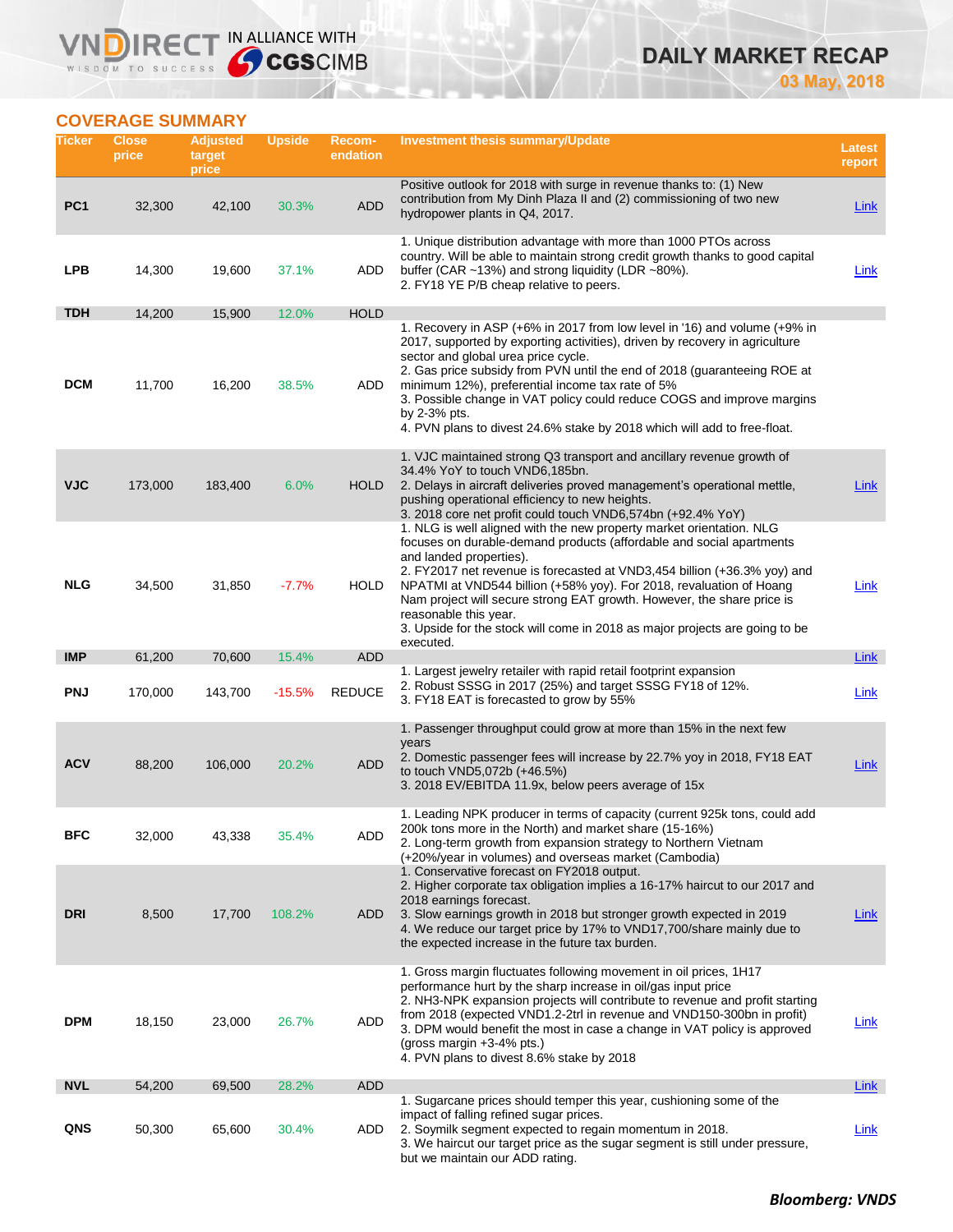# **DAILY MARKET RECAP**

**03 May, 2018**

| Ticker                   | Close<br>price   | <b>Adjusted</b><br>target<br>price | Upside            | <b>Recom-</b><br>endation | <b>Investment thesis summary/Update</b>                                                                                                                                                                                                                                                                                                                                                                                                                                                                                                                                                                                                           | <b>Latest</b><br>report |
|--------------------------|------------------|------------------------------------|-------------------|---------------------------|---------------------------------------------------------------------------------------------------------------------------------------------------------------------------------------------------------------------------------------------------------------------------------------------------------------------------------------------------------------------------------------------------------------------------------------------------------------------------------------------------------------------------------------------------------------------------------------------------------------------------------------------------|-------------------------|
| <b>SBV</b>               | 30,250           | 40,900                             | 35.2%             | <b>ADD</b>                | 1. The new factory launch will be behind schedule.<br>2. We revise up our DCF-based target price by 5% to VND44,100                                                                                                                                                                                                                                                                                                                                                                                                                                                                                                                               | Link                    |
| <b>CTG</b>               | 29,000           | 20,700                             | $-28.6%$          | <b>REDUCE</b>             |                                                                                                                                                                                                                                                                                                                                                                                                                                                                                                                                                                                                                                                   |                         |
| <b>ACB</b><br><b>DPR</b> | 43,500<br>39,000 | 29,800<br>51,900                   | $-31.5%$<br>33.1% | <b>REDUCE</b><br>ADD      | 1. ASP will stay at high levels in 4Q 2017 and FY2018.<br>2. Surge in 2018 disposal earnings given spike in 9M 2017 rubber wood<br>price.<br>3. Tapping volume rise and disposals to drive FY2018 EAT growth                                                                                                                                                                                                                                                                                                                                                                                                                                      | Link                    |
| <b>LTG</b>               | 37,000           | 66,270                             | 79.1%             | <b>ADD</b>                | 1. All segments apart from CPC grew in 3Q<br>2. CPC segment's 22% YoY drop in sales 3Q was an aberration.<br>3. Booming rice exports to China and Philippines should boost Agrifood<br>sales.<br>4. For 2017, we raise our net sales forecast by 7.6% but lower our net profit<br>forecast by 8.7% as a result of a 0.8bps decrease in our forecasted gross<br>margin.<br>5. For 2018, we expect a 7.1% growth in top line to touch VND8,781bn and<br>a 18.4% growth in bottom line to touch VND517bn.                                                                                                                                            | Link                    |
| <b>VCB</b>               | 59,600           | 79,500                             | 33.4%             | ADD                       | 1. VCB is a well-regarded state-owned commercial bank (SOCB) with an<br>extensive network, a critical role in Vietnam's national payment system and<br>leading card issuer.<br>2. Its strong deposit franchise and large client base would support a gradual<br>shift in loan mix to higher-yield segments such as personal lending, in our<br>view.<br>3. Its asset quality is best in class, with well-controlled NPLs and a high<br>provisioning buffer (NPL of 1.1%, loan loss reserve ratio, LLR, of 131% at<br>end-FY17).<br>4. We project an enviable net profit CAGR of 17.7% over FY18-20F, with<br>ROE improving to 20.1% by end-FY20F. | Link                    |
| <b>MBB</b>               | 30,250           | 38,600                             | 27.6%             | <b>ADD</b>                | 1. MBB is looking to push fee income through bancassurance and<br>internet/mobile banking.<br>2. High loan growth to be supported by sufficient capital and funding.<br>3. MBB still trades at a discount to peers.                                                                                                                                                                                                                                                                                                                                                                                                                               | Link                    |
| <b>VSC</b>               | 33,200           | 62,300                             | 87.7%             | ADD                       | 1. 9M2017 revenue reached VND959bn (+21.9% YoY) and net profit<br>touched VND190bn (+0.4% YoY).<br>2. VSC will boost VGP capacity by a third to 800,000 TEU by 2019 through<br>the additional of a new quay crane and a back-end logistics center which is<br>75% complete at the moment.<br>3. 2018 net profit expected to soar to VND360bn (+34.8% YoY).<br>4. Valuation is attractive due to the foreign investors' sell off over the last<br>few weeks. VSC is currently trading at 12M EV/EBITDA 5.6x, well below<br>the peer average of 6.7x.                                                                                               | Link                    |
| <b>VPB</b>               | 51,700           | 68,000                             | 31.5%             | <b>ADD</b>                | 1. VPB delivered ROA of 1.9% and ROE of 24.8% in FY16, the highest<br>returns-on-capital among local peers and impressive even in a regional<br>context.<br>2. FY16 NIM of 7.7% was driven by a shift in loan mix towards higher<br>yielding segments, such as consumer finance, retail, household and micro-<br>SME loans.<br>3. Strong topline growth in FY14-16, complemented by an improvement in<br>operational efficiency on continued investments into technology.<br>4. We expect strong earnings growth in FY17-20F with forecasted net profit<br>CAGR of 25.6% and sustained high average ROE of 22.7%.                                 | <u>Link</u>             |
| <b>TCM</b>               | 19,650           | 30,200                             | 53.7%             | ADD                       | 1. High property value offsets the lack of foreign room.<br>2. Core segments to perform moderately well in 2018.<br>3. We expect that FY18 core-earnings to grow by a robust 45%.                                                                                                                                                                                                                                                                                                                                                                                                                                                                 | Link                    |
| <b>GMD</b>               | 26,800           | 37,500                             | 39.9%             | <b>ADD</b>                | 1. Capacity constraints and tariff pressure due to continued financial<br>pressures in the global shipping industry have led to subdued topline<br>growth so far this year.<br>2. NDP will be the main growth engine for 2018 and beyond as designed<br>capacity skyrockets from 600,000 TEU pa in 2018 to 1.9mn TEU pa by<br>2022.<br>3. GMD is resuming the Gemalink deep water port project.<br>4. Valuation is more than fair as the stock trades at a TTM EV/EBITDA of<br>16.1x, a huge premium to the peer average of 6.7x                                                                                                                  | <b>Link</b>             |
| <b>HPG</b>               | 54,300           | 80,000                             | 47.3%             | ADD                       | 1. Initiate coverage with Add<br>2. Expect higher construction steel consumption by Vietnam in 2018F<br>3. Ability to sustain and even consolidate its leading market position<br>4. Margin expansion from rising steel prices & soft raw material prices<br>5. HPG's long-steel capacity to double over the next 12 months                                                                                                                                                                                                                                                                                                                       | <b>Link</b>             |

**VNDIRECT IN ALLIANCE WITH**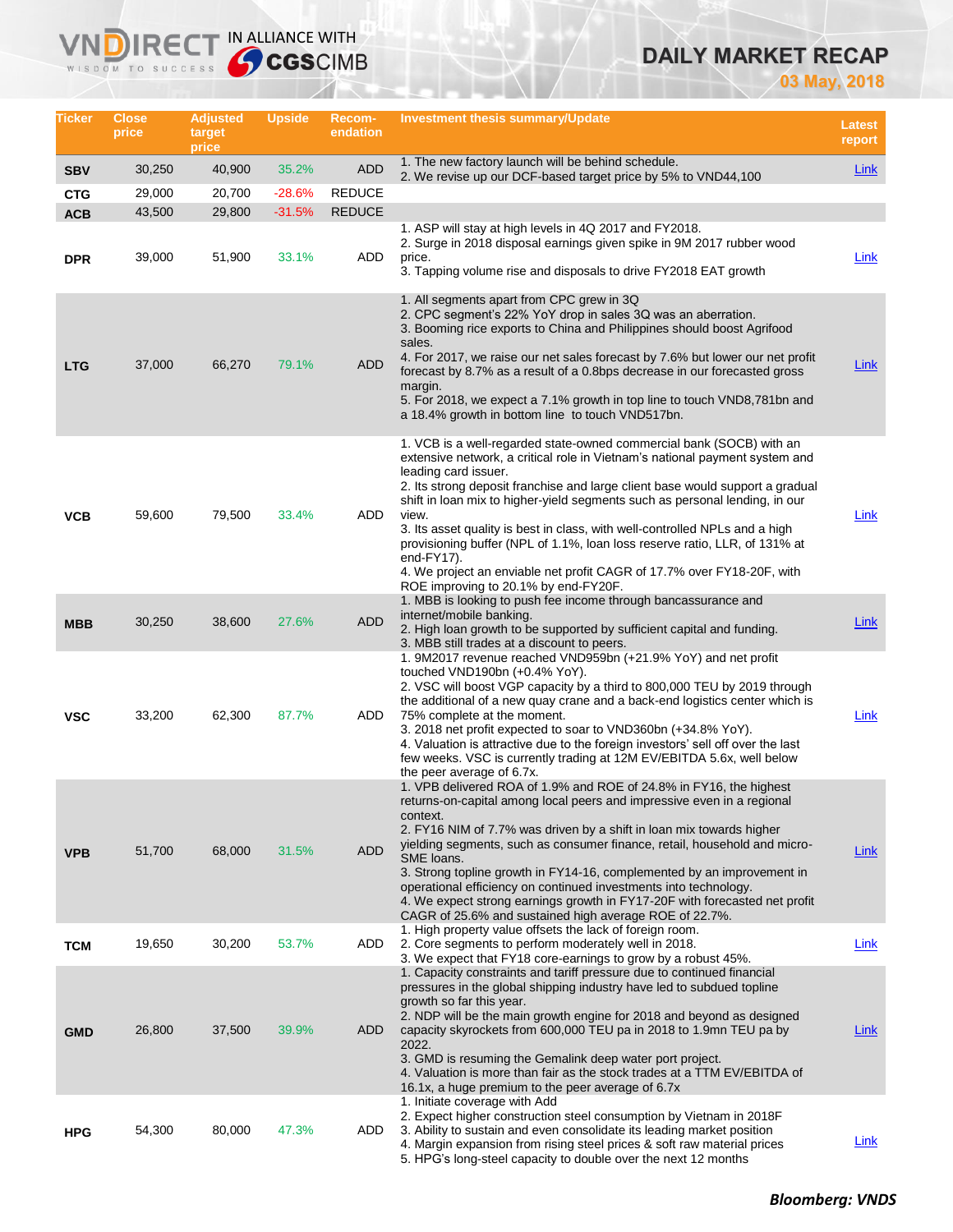# **DAILY MARKET RECAP**

**03 May, 2018**

| <b>Ticker</b> | <b>Close</b><br>price | <b>Adjusted</b><br>target<br>price | <b>Upside</b> | Recom-<br>endation | <b>Investment thesis summary/Update</b>                                                                                                                                                                                                                                                                                                                                                                                                                                                                                                                                                                                                        | Latest<br>report |
|---------------|-----------------------|------------------------------------|---------------|--------------------|------------------------------------------------------------------------------------------------------------------------------------------------------------------------------------------------------------------------------------------------------------------------------------------------------------------------------------------------------------------------------------------------------------------------------------------------------------------------------------------------------------------------------------------------------------------------------------------------------------------------------------------------|------------------|
| <b>PVT</b>    | 18,900                | 29,900                             | 58.2%         | <b>ADD</b>         | 1. PVT has a chartering profile skewed towards fixed rates, which offers<br>protection against the current low-rate environment, while providing<br>potential upside for recovery.<br>2. PVT has the largest tanker fleet and LPG fleet among Vietnam carriers,<br>and is able to ride on growing demand for fossil fuels and LPG from the civil<br>and industrial sectors.<br>3. The company plans to upsize and rejuvenate its fleet over the next few<br>years to respond to Vietnam's increasing refinery capacity and growing<br>demand for LPG.<br>4. We initiate coverage on PVT with an Add rating and a target price of<br>VND29,900. | Link             |

**VNDIRECT IN ALLIANCE WITH**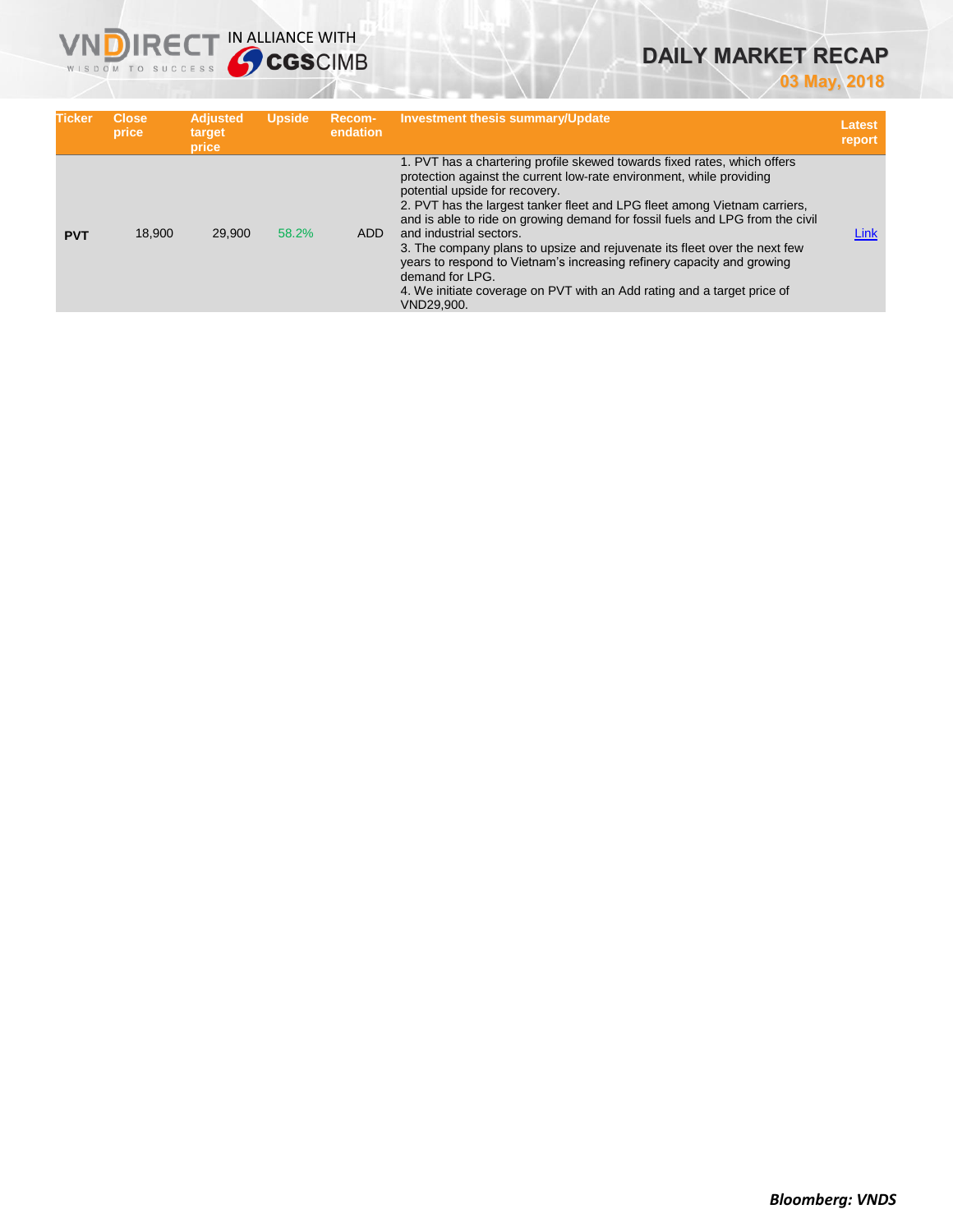## **MARKET MOVEMENTS**

WISDOM TO SUCCESS

הו

| <b>HOSE</b>        |              |       |      |         |              |
|--------------------|--------------|-------|------|---------|--------------|
| <b>Top gainers</b> |              |       |      |         | <b>VND</b>   |
| <b>Ticker</b>      | Last         | Cha   | %chq | Vol.    | <b>Index</b> |
|                    | <b>Price</b> |       |      |         | impact       |
| <b>HLG</b>         | 9,670        | 630   | 7.0  | 920     | 0.010        |
| IDI                | 14,050       | 900   | 6.8  | 4.40MLN | 0.059        |
| <b>TCO</b>         | 11,750       | 750   | 6.8  | 20      | 0.005        |
| <b>CLC</b>         | 36,850       | 2,350 | 6.8  | 23,540  | 0.022        |
| <b>CEE</b>         | 20.500       | 1,300 | 6.8  | 359.430 | 0.020        |

IRECT IN ALLIANCE WITH

| <b>Top losers</b> |              |          |        |         | <b>VND</b>   |
|-------------------|--------------|----------|--------|---------|--------------|
| <b>Ticker</b>     | Last         | Cha      | %chq   | Vol.    | <b>Index</b> |
|                   | <b>Price</b> |          |        |         | impact       |
| <b>CMX</b>        | 4,650        | $-350$   | $-7.0$ | 38,990  | $-0.002$     |
| <b>CMT</b>        | 8,910        | $-670$   | $-7.0$ | 20      | $-0.002$     |
| <b>AGR</b>        | 3,990        | $-300$   | $-7.0$ | 367,620 | $-0.023$     |
| HII               | 17,650       | $-1,325$ | $-7.0$ | 46.950  | $-0.007$     |
| <b>PLP</b>        | 13,350       | $-1,000$ | $-7.0$ | 58,170  | $-0.005$     |

| <b>Top index movers</b> |              |       |         |         |              |  |  |  |
|-------------------------|--------------|-------|---------|---------|--------------|--|--|--|
| <b>Ticker</b>           | Last         | Cha   | $%$ chq | Vol.    | <b>Index</b> |  |  |  |
|                         | <b>Price</b> |       |         |         | impact       |  |  |  |
| <b>CTG</b>              | 29,000       | 1,750 | 6.4     | 9.43MLN | 2.366        |  |  |  |
| <b>VCB</b>              | 59,600       | 1,400 | 2.4     | 3.45MLN | 1.829        |  |  |  |
| <b>SAB</b>              | 217,300      | 4,200 | 2.0     | 30.530  | 0.978        |  |  |  |
| <b>BVH</b>              | 89,800       | 2,800 | 3.2     | 268,660 | 0.692        |  |  |  |
| <b>MBB</b>              | 30,250       | 950   | 3.2     | 6.60MLN | 0.626        |  |  |  |

| <b>Top index laggers</b> |              |          |        |         |              |  |  |  |
|--------------------------|--------------|----------|--------|---------|--------------|--|--|--|
| <b>Ticker</b>            | Last         | Cha      | %chq   | Vol.    | <b>Index</b> |  |  |  |
|                          | <b>Price</b> |          |        |         | impact       |  |  |  |
| <b>GAS</b>               | 96,500       | $-7,200$ | -6.9   | 1.51MLN | $-5.003$     |  |  |  |
| <b>VIC</b>               | 123,000      | $-2,000$ | $-1.6$ | 4.73MLN | $-1.915$     |  |  |  |
| <b>NVL</b>               | 54.200       | $-4.000$ | -6.9   | 1.61MLN | $-1.242$     |  |  |  |
| <b>VJC</b>               | 173,000      | $-6,600$ | $-3.7$ | 598.900 | $-1.081$     |  |  |  |
| <b>MSN</b>               | 92,000       | $-1,400$ | $-1.5$ | 1.15MLN | $-0.588$     |  |  |  |

| <b>Top active volume</b> |              |          |      |         |              |  |  |  |
|--------------------------|--------------|----------|------|---------|--------------|--|--|--|
| <b>Ticker</b>            | Last         | Cha      | %chq | Vol.    | <b>Index</b> |  |  |  |
|                          | <b>Price</b> |          |      |         | impact       |  |  |  |
| <b>CTG</b>               | 29,000       | 1,750    | 6.4  | 9.43MLN | 2.366        |  |  |  |
| <b>HSG</b>               | 14.550       | $-1,050$ | -6.7 | 8.39MLN | $-0.133$     |  |  |  |
| <b>STB</b>               | 13,700       | 400      | 3.0  | 7.69MLN | 0.274        |  |  |  |
| <b>VRE</b>               | 46,300       | $\Omega$ | 0.0  | 7.40MLN | 0.000        |  |  |  |
| ASM                      | 14,200       | 400      | 2.9  | 7.08MLN | 0.035        |  |  |  |

| <b>HOSE</b>        |              |       |      |         |              |                    |              | <b>HNX</b> |         |        |              |
|--------------------|--------------|-------|------|---------|--------------|--------------------|--------------|------------|---------|--------|--------------|
| <b>Top gainers</b> |              |       |      |         | <b>VND</b>   | <b>Top gainers</b> |              |            |         |        | <b>VND</b>   |
| Ticker             | Last         | Chg   | %chq | Vol.    | <b>Index</b> | Ticker             | Last         | Chg        | $%$ chq | Vol.   | <b>Index</b> |
|                    | <b>Price</b> |       |      |         | impact       |                    | <b>Price</b> |            |         |        | impact       |
| HLG                | 9.670        | 630   | 7.0  | 920     | 0.010        | <b>DPC</b>         | 16,500       | 1,500      | 10.0    | 2,000  | 0.000        |
| <b>IDI</b>         | 14,050       | 900   | 6.8  | 4.40MLN | 0.059        | TAG                | 34,600       | 3,100      | 9.8     | 23,800 | 0.000        |
| TCO                | 11.750       | 750   | 6.8  | 20      | 0.005        | V12                | 11,200       | 1,000      | 9.8     | 100    | 0.000        |
| <b>CLC</b>         | 36,850       | 2,350 | 6.8  | 23,540  | 0.022        | TV3                | 32,500       | 2,900      | 9.8     | 100    | 0.000        |
| CEE                | 20,500       | 1,300 | 6.8  | 359,430 | 0.020        | ARM                | 33,700       | 3,000      | 9.8     | 100    | 0.000        |
|                    |              |       |      |         |              |                    |              |            |         |        |              |

| <b>Top losers</b> |              |          |         |         | <b>VND</b> | <b>Top losers</b> |              |          |         |        | <b>VND</b>   |
|-------------------|--------------|----------|---------|---------|------------|-------------------|--------------|----------|---------|--------|--------------|
| <b>Ticker</b>     | Last         | Chg      | $%$ chq | Vol.    | Index      | Ticker            | Last         | Chg      | $%$ chq | Vol.   | <b>Index</b> |
|                   | <b>Price</b> |          |         |         | impact     |                   | <b>Price</b> |          |         |        | impact       |
| <b>CMX</b>        | 4.650        | $-350$   | $-7.0$  | 38.990  | $-0.002$   | <b>ACM</b>        | 800          | $-100$   | $-11.1$ | 58,300 | 0.000        |
| <b>CMT</b>        | 8.910        | $-670$   | $-7.0$  | 20      | $-0.002$   | <b>PXA</b>        | 800          | $-100$   | $-11.1$ | 31.100 | 0.000        |
| <b>AGR</b>        | 3,990        | $-300$   | $-7.0$  | 367.620 | $-0.023$   | VE4               | 9.000        | $-1.000$ | $-10.0$ | 100    | 0.000        |
| HII               | 17,650       | $-1,325$ | $-7.0$  | 46.950  | $-0.007$   | <b>NHC</b>        | 32,600       | $-3,600$ | $-9.9$  | 1.800  | 0.000        |
| <b>PLP</b>        | 13,350       | $-1,000$ | $-7.0$  | 58.170  | $-0.005$   | <b>MAS</b>        | 58,400       | -6,400   | -9.9    | 52,000 | 0.000        |

| Top index movers |              |       |               |         | <b>VND</b> | <b>Top index movers</b> |              |       |         |              | <b>VND</b>   |
|------------------|--------------|-------|---------------|---------|------------|-------------------------|--------------|-------|---------|--------------|--------------|
| Ticker           | Last         | Chg   | $%$ chq       | Vol.    | Index      | Ticker                  | Last         | Chg   | $%$ chq | Vol.         | <b>Index</b> |
|                  | <b>Price</b> |       |               |         | impact     |                         | <b>Price</b> |       |         |              | impact       |
| CTG              | 29,000       | 1.750 | 6.4           | 9.43MLN | 2.366      | <b>ACB</b>              | 43,500       | 1.500 | 3.6     | 3.69MLN      | 1.257        |
| <b>VCB</b>       | 59,600       | 1.400 | $2.4^{\circ}$ | 3.45MLN | 1.829      | <b>PVS</b>              | 16,900       | 500   | 3.1     | 4.18MLN      | 0.121        |
| <b>SAB</b>       | 217.300      | 4.200 | 2.0           | 30.530  | 0.978      | <b>SHB</b>              | 11.000       | 100   |         | 0.9 13.07MLN | 0.111        |
| <b>BVH</b>       | 89,800       | 2,800 | 3.2           | 268,660 | 0.692      | <b>VGC</b>              | 23,800       | 500   | 2.2     | 1.19MLN      | 0.058        |
| <b>MBB</b>       | 30,250       | 950   | 3.2           | 6.60MLN | 0.626      | <b>SHS</b>              | 19,000       | 400   | 22      | 1.37MLN      | 0.037        |

|            | <b>VND</b><br><b>Top index laggers</b> |          |         |            |          |            | <b>Top index laggers</b> |          |         |         | <b>VND</b>   |
|------------|----------------------------------------|----------|---------|------------|----------|------------|--------------------------|----------|---------|---------|--------------|
| Ticker     | Last                                   | Chg      | $%$ chq | Vol.       | Index    | Ticker     | Last                     | Chg      | $%$ chq | Vol.    | <b>Index</b> |
|            | <b>Price</b>                           |          |         |            | impact   |            | <b>Price</b>             |          |         |         | impact       |
| GAS        | 96.500                                 | $-7.200$ | -6.9    | 1.51MLN    | $-5.003$ | CEO        | 13.800                   | $-1.300$ | -8.6    | 3.57MLN | $-0.131$     |
| <b>VIC</b> | 123,000                                | $-2,000$ | $-1.6$  | 4.73MLN    | $-1.915$ | <b>VCG</b> | 16.900                   | $-700$   | $-4.0$  | 1.46MLN | $-0.084$     |
| NVL        | 54.200                                 | $-4.000$ | -6.9    | 1.61MLN    | $-1.242$ | DBC        | 20,000                   | $-600$   | $-2.9$  | 27.700  | $-0.035$     |
| VJC        | 173,000                                | $-6,600$ | $-3.7$  | 598,900    | $-1.081$ | <b>NVB</b> | 9,400                    | $-100$   | $-1.1$  | 81,300  | $-0.031$     |
| <b>MSN</b> | 92,000                                 | $-1.400$ | $-1.5$  | $1.15$ MLN | $-0.588$ | PTI        | 20,300                   | $-1.300$ | $-6.0$  | 100     | $-0.028$     |

| <b>Top active volume</b> |              |              |         |         | VND          | <b>Top active volume</b> |              |          |         |              | <b>VND</b> |
|--------------------------|--------------|--------------|---------|---------|--------------|--------------------------|--------------|----------|---------|--------------|------------|
| Ticker                   | Last         | Chg          | $%$ chq | Vol.    | <b>Index</b> | Ticker                   | Last         | Chg      | $%$ chq | Vol.         | Index      |
|                          | <b>Price</b> |              |         |         | impact       |                          | <b>Price</b> |          |         |              | impact     |
| CTG                      | 29,000       | 1.750        | 6.4     | 9.43MLN | 2.366        | <b>SHB</b>               | 11.000       | 100      |         | 0.9 13.07MLN | 0.000      |
| <b>HSG</b>               | 14.550       | $-1,050$     | -6.7    | 8.39MLN | $-0.133$     | <b>DST</b>               | 4,500        | 0        | 0.0     | 5.38MLN      | 0.000      |
| <b>STB</b>               | 13.700       | 400          | 3.0     | 7.69MLN | 0.274        | <b>PVS</b>               | 16.900       | 500      | 3.1     | 4.18MLN      | 0.000      |
| <b>VRE</b>               | 46,300       | $\mathbf{0}$ | 0.0     | 7.40MLN | 0.000        | <b>ACB</b>               | 43,500       | 1,500    | 3.6     | 3.69MLN      | 0.000      |
| ASM                      | 14.200       | 400          | 2.9     | 7.08MLN | 0.035        | CEO                      | 13,800       | $-1,300$ | -8.6    | 3.57MLN      | 0.000      |

*3-May Source: Bloomberg*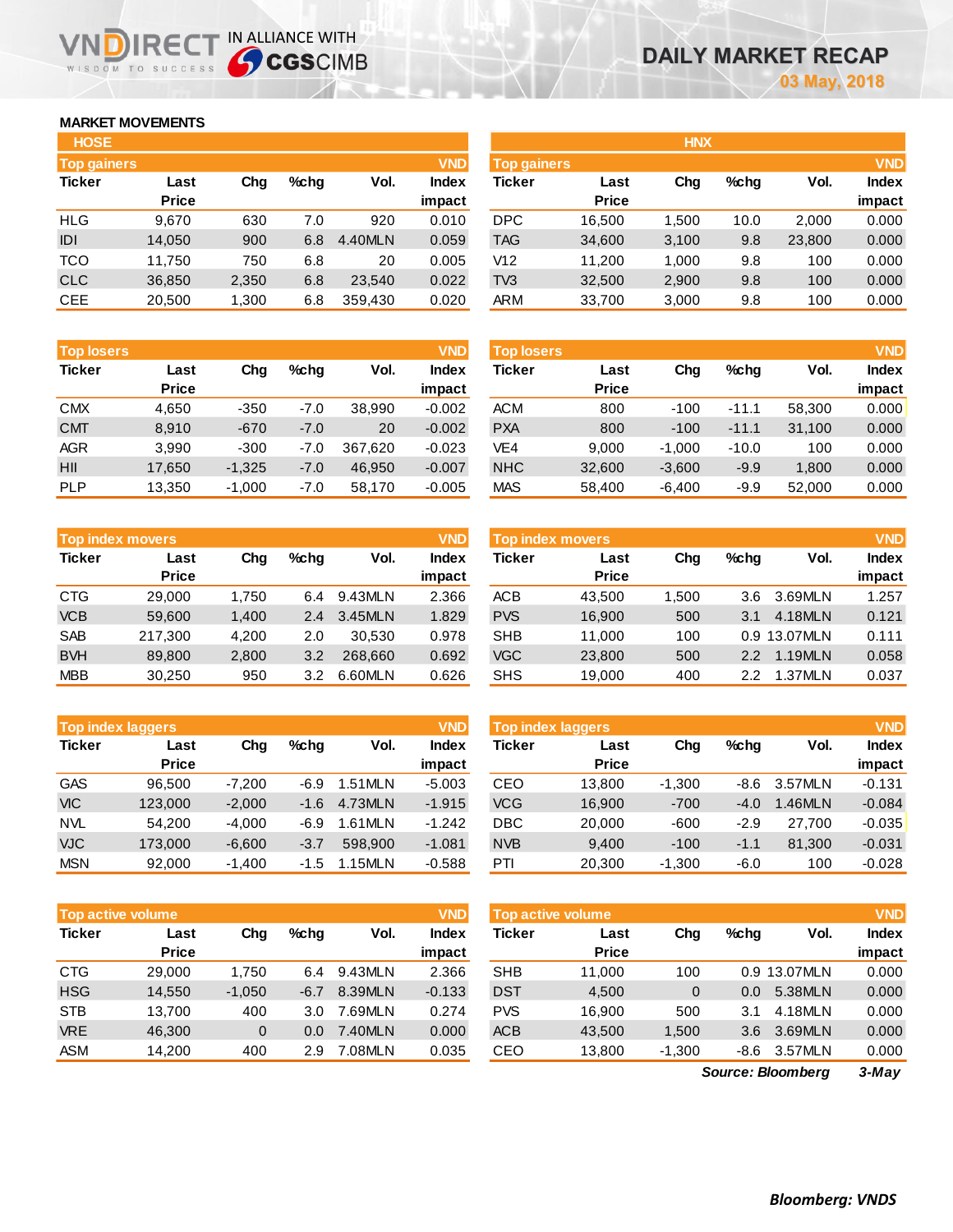## **FOREIGN ACTIVITIES**

| Volume (Mn'shs)       | <b>HOSE</b> | d/d   | <b>HNX</b> | d/d      | Value (VND'bn)        | <b>HOSE</b> | d/d     | <b>HNX</b> | d/d       |
|-----------------------|-------------|-------|------------|----------|-----------------------|-------------|---------|------------|-----------|
| <b>BUY</b>            | 27.2        | 18.0% | 1.2        | $-51.7%$ | <b>BUY</b>            | 1.436.5     | $-1.2%$ | 15.4       | -65.3%    |
| % of market           | 13.5%       |       | 2.3%       |          | % of market           | 22.5%       |         | 2.1%       |           |
| <b>SELL</b>           | 39.5        | 41.0% | 2.1        | -18.1%   | <b>SELL</b>           | 2,208.5     | 21.5%   | 28.7       | $-25.6\%$ |
| % of market           | 19.6%       |       | 4.0%       |          | % of market           | 34.6%       |         | 3.9%       |           |
| <b>NET BUY (SELL)</b> | (12.30)     |       | (0.9)      |          | <b>NET BUY (SELL)</b> | (772.0)     |         | (13.3)     |           |

*Source: HSX, HNX*



## **Foreign net buy/sell (30 days) in VND'bn**

| <b>2018 ACCUMULATION</b> |
|--------------------------|
|                          |

| ________________                          |         |                |        |               |                       |          |                |         |                  |
|-------------------------------------------|---------|----------------|--------|---------------|-----------------------|----------|----------------|---------|------------------|
| Volume (MIn'shs)                          |         | HOSE % of 2017 |        | HNX % of 2017 | Value (VND'bn)        |          | HOSE % of 2017 |         | HNX $\%$ of 2017 |
| <b>BUY</b>                                | 1.865.8 | 52.6%          | 177.8  | 44.4%         | <b>BUY</b>            | 99.646.0 | 59.0%          | 3.822.5 | 45.9%            |
| % of market                               | 9.8%    |                | 3.3%   |               | % of market           | 17.4%    |                | 2.3%    |                  |
| <b>SELL</b>                               | 1,638.3 | 50.3%          | 193.9  | 47.6%         | <b>SELL</b>           | 89.514.2 | 61.9%          | 4.211.2 | 48.9%            |
| % of market                               | 8.6%    |                | 3.6%   |               | % of market           | 15.6%    |                | 2.5%    |                  |
| <b>NET BUY (SELL)</b><br>Source: HSX, HNX | 227.5   |                | (16.1) |               | <b>NET BUY (SELL)</b> | 10.132   |                | (388.6) |                  |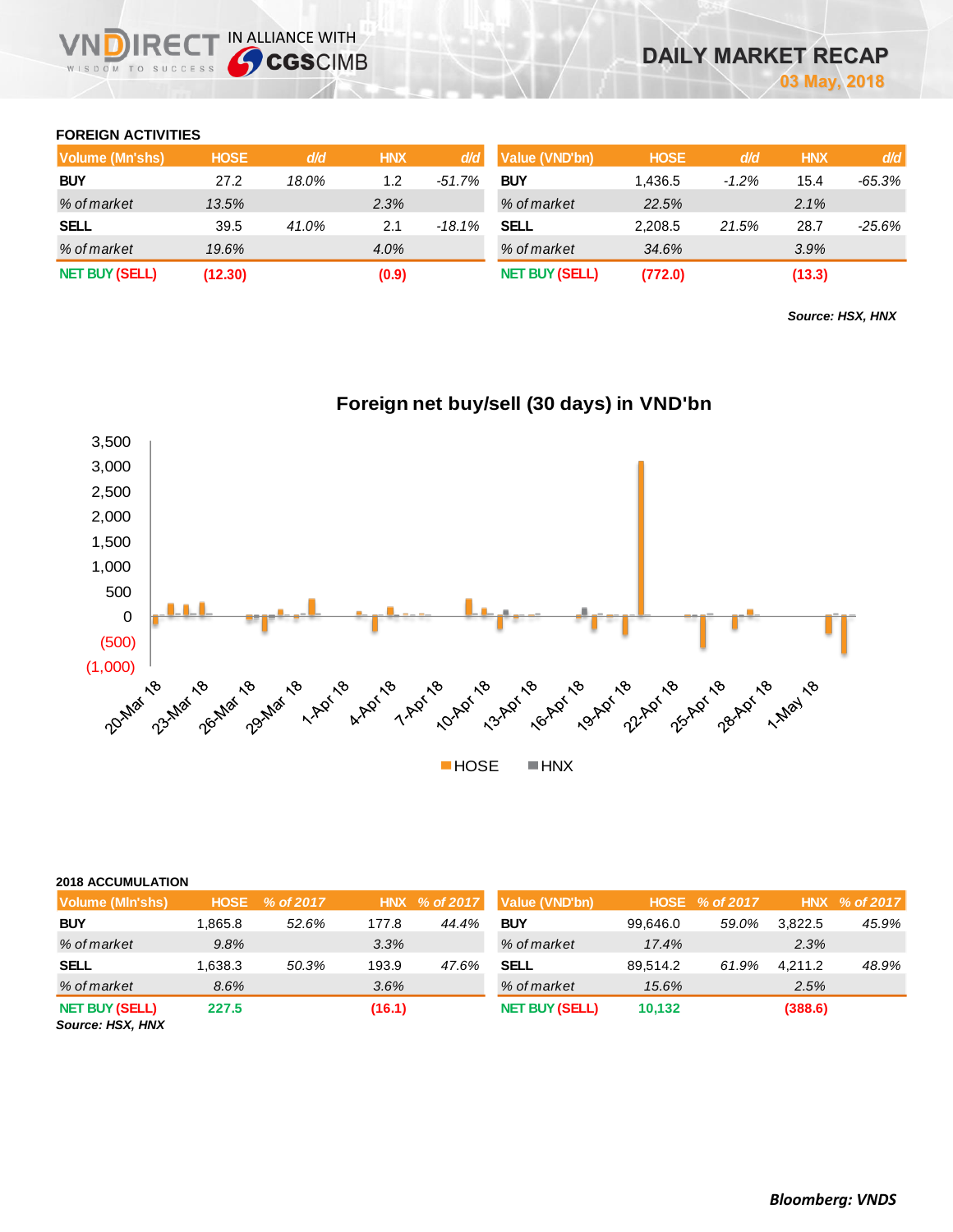## **FOREIGN ACTIVITIES**

WISDOM TO SUCCESS

**VNDIRECT IN ALLIANCE WITH** 

|               |                               | <b>HOSE</b> |         |       |                 | <b>HNX</b>                    |                      |          |         |       |                        |
|---------------|-------------------------------|-------------|---------|-------|-----------------|-------------------------------|----------------------|----------|---------|-------|------------------------|
|               | Top buy by foreigners (value) |             |         |       | <b>VND'bn</b>   | Top buy by foreigners (value) |                      |          |         |       | <b>VND'bn</b>          |
| <b>Ticker</b> | Last<br><b>Price</b>          | Chg         | %chg    | Value | Index<br>impact | Ticker                        | Last<br><b>Price</b> | Chg      | %chg    | Value | <b>Index</b><br>impact |
| <b>HCM</b>    | 72,200                        | 1,200       | 1.69    | 216.1 | 0.057           | <b>SHS</b>                    | 19,000               | 400      | 2.15    | 5.6   | 0.000                  |
| <b>VNM</b>    | 185,000                       | 500         | 0.27    | 175.9 | 0.264           | <b>VGC</b>                    | 23,800               | 500      | 2.15    | 3.4   | 0.000                  |
| <b>FPT</b>    | 58,000                        | 1.000       | 1.75    | 146.7 | 0.193           | CEO                           | 13,800               | $-1,300$ | $-8.61$ | 1.5   | 0.000                  |
| <b>HPG</b>    | 54,300                        | $-100$      | $-0.18$ | 138.4 | $-0.055$        | <b>APS</b>                    | 3,200                | 100      | 3.23    | 1.4   | 0.000                  |
| <b>MBB</b>    | 30,250                        | 950         | 3.24    | 121.5 | 0.627           | <b>PLC</b>                    | 20,400               | $-500$   | $-2.39$ | 0.8   | 0.000                  |

|               | <b>VND'bn</b><br>Top sell by foreigners (value) |          |         |       |                 |            | <b>VND'bn</b><br>Top sell by foreigners (value) |          |         |       |                        |
|---------------|-------------------------------------------------|----------|---------|-------|-----------------|------------|-------------------------------------------------|----------|---------|-------|------------------------|
| <b>Ticker</b> | Last<br><b>Price</b>                            | Chg      | %chq    | Value | Index<br>impact | Ticker     | Last<br><b>Price</b>                            | Chg      | %chg    | Value | <b>Index</b><br>impact |
| VIC           | 123.000                                         | $-2.000$ | $-1.60$ | 387.4 | $-1.916$        | <b>PVS</b> | 16.900                                          | 500      | 3.05    | 10.8  | 0.000                  |
| <b>VRE</b>    | 46,300                                          | 0        | 0.00    | 268.4 | 0.000           | <b>VGC</b> | 23,800                                          | 500      | 2.15    | 6.6   | 0.000                  |
| <b>HPG</b>    | 54.300                                          | $-100$   | $-0.18$ | 267.7 | $-0.055$        | <b>NDN</b> | 16.500                                          | 0        | 0.00    | 3.6   | 0.000                  |
| <b>HCM</b>    | 72,200                                          | 1,200    | 1.69    | 208.4 | 0.057           | <b>MAS</b> | 58,400                                          | $-6,400$ | $-9.88$ | 1.8   | 0.000                  |
| <b>VNM</b>    | 185.000                                         | 500      | 0.27    | 168.8 | 0.264           | <b>PLC</b> | 20.400                                          | $-500$   | $-2.39$ | 1.1   | 0.000                  |

|               | <b>VND'bn</b><br>Top net buy by foreigners (value) |           |         |       |                        |               | <b>VND'bn</b><br>Top net buy by foreigners (value) |          |         |       |                 |
|---------------|----------------------------------------------------|-----------|---------|-------|------------------------|---------------|----------------------------------------------------|----------|---------|-------|-----------------|
| <b>Ticker</b> | Last<br><b>Price</b>                               | Chg       | %chg    | Value | <b>Index</b><br>impact | <b>Ticker</b> | Last<br><b>Price</b>                               | Chg      | %chg    | Value | Index<br>impact |
| <b>FPT</b>    | 58,000                                             | 1,000     | 1.75    | 79.2  | 0.193                  | <b>SHS</b>    | 19.000                                             | 400      | 2.15    | 5.2   | 0.000           |
| <b>STB</b>    | 13.700                                             | 400       | 3.01    | 20.0  | 0.274                  | <b>APS</b>    | 3,200                                              | 100      | 3.23    | 1.3   | 0.000           |
| <b>FRT</b>    | 157.000                                            | $-11,000$ | $-6.55$ | 19.9  | $-0.160$               | CEO           | 13.800                                             | $-1,300$ | $-8.61$ | 1.0   | 0.000           |
| <b>MSN</b>    | 92,000                                             | $-1,400$  | $-1.50$ | 14.3  | $-0.589$               | <b>TNG</b>    | 12,900                                             | $-100$   | $-0.77$ | 0.5   | 0.000           |
| <b>VCI</b>    | 92,000                                             | 1.000     | 1.10    | 13.7  | 0.044                  | πz            | 5.600                                              | 0        | 0.00    | 0.3   | 0.000           |

|               | <b>VND'bn</b><br>Top net sell by foreigners (value) |              |         |          |                 |            | <b>VND'bn</b><br>Top net sell by foreigners (value) |          |         |          |                 |
|---------------|-----------------------------------------------------|--------------|---------|----------|-----------------|------------|-----------------------------------------------------|----------|---------|----------|-----------------|
| <b>Ticker</b> | Last<br><b>Price</b>                                | Chg          | %chq    | Value    | Index<br>impact | Ticker     | Last<br><b>Price</b>                                | Chg      | %chg    | Value    | Index<br>impact |
| VIC           | 123.000                                             | $-2.000$     | $-1.60$ | $-357.2$ | $-1.916$        | <b>PVS</b> | 16.900                                              | 500      | 3.05    | $-10.80$ | 0.000           |
| <b>VRE</b>    | 46,300                                              | $\mathbf{0}$ | 0.00    | $-220.7$ | 0.000           | <b>VGC</b> | 23,800                                              | 500      | 2.15    | $-3.26$  | 0.000           |
| <b>HPG</b>    | 54.300                                              | $-100$       | $-0.18$ | $-129.3$ | $-0.055$        | <b>NDN</b> | 16.500                                              | 0        | 0.00    | $-2.90$  | 0.000           |
| <b>GAS</b>    | 96.500                                              | $-7,200$     | $-6.94$ | $-66.0$  | $-5.006$        | <b>MAS</b> | 58,400                                              | $-6,400$ | $-9.88$ | $-1.80$  | 0.000           |
| <b>VCB</b>    | 59.600                                              | 1.400        | 2.41    | $-32.0$  | 1.830           | <b>KVC</b> | 2.000                                               | $-200$   | $-9.09$ | $-0.94$  | 0.000           |

*3-May-18*

*Source: Bloomberg, HOSE, HNX*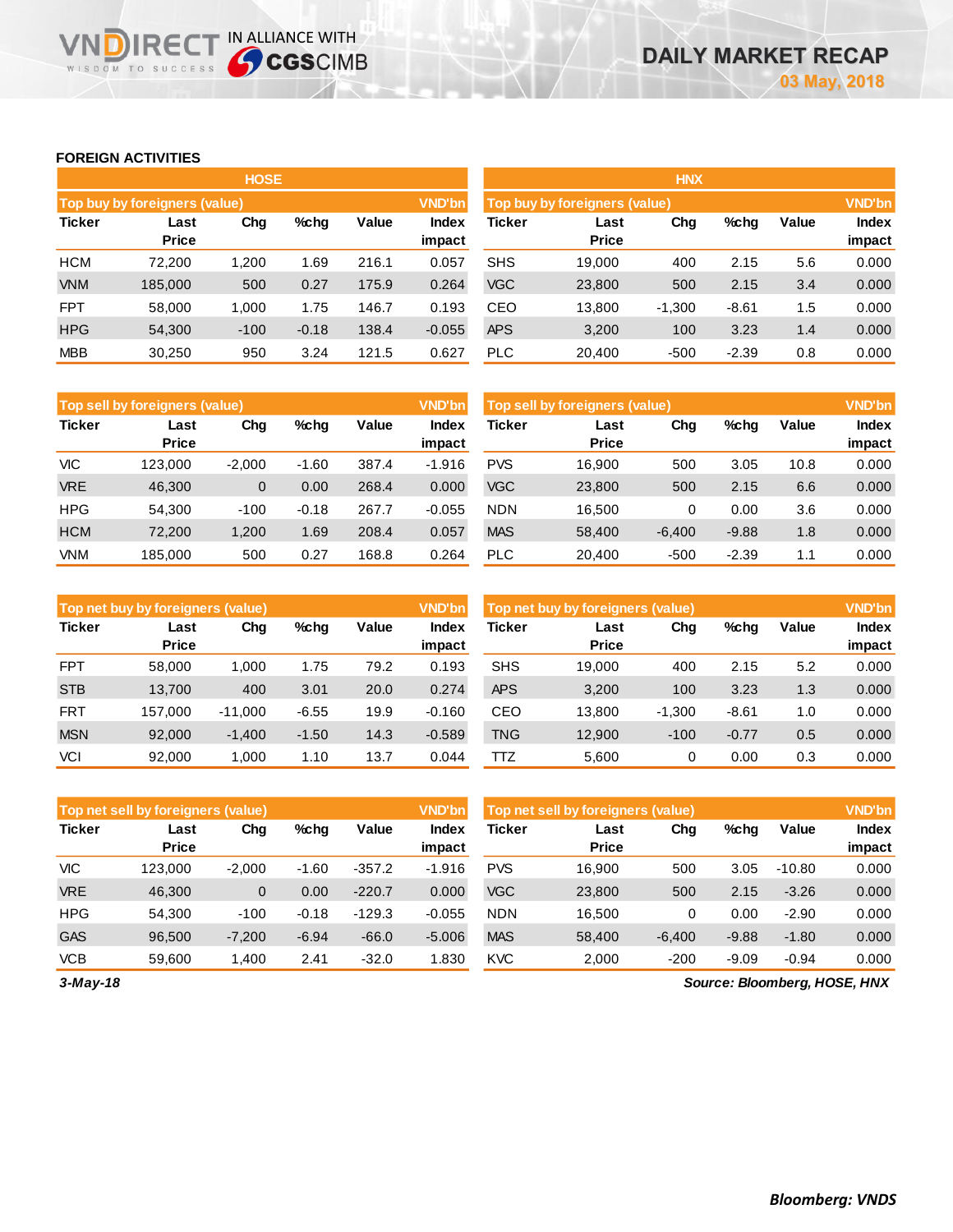## **DAILY MARKET RECAP**

**May, 2018**

### **TOP 60 MARKET CAP STOCKS SNAPSHOT ON HOSE**

 $R \in C$ 

WISDOM TO SUCCESS

IN ALLIANCE WITH

| No. Ticker | <b>Price</b> |            | Price change (%) |            |                |                |            |      | Mkt. Cap Outs. Vol. Float ratio Avail. Fil Ave. daily vol. | P/E                       | P/B          | <b>ROE</b> | <b>ROA</b> |
|------------|--------------|------------|------------------|------------|----------------|----------------|------------|------|------------------------------------------------------------|---------------------------|--------------|------------|------------|
|            | <b>VND</b>   | 1M         | 3M               | 6M         | <b>US\$mln</b> | <b>MIn'shs</b> | %          |      | $% (30 \, \text{days-shs})$                                | $\boldsymbol{\mathsf{x}}$ | $\pmb{\chi}$ | %          | $\%$       |
| 1 VIC VM   | 123,000      | 0.6        | 41.1             | 104.3      | 14,259         | 2,638          | 49.3       | 18.6 | 3,227,291                                                  | 52.6                      | 9.5          | 16.1       | 2.4        |
| 2 VNM VM   | 185,000      | $-4.5$     | $-10.6$          | 19.2       | 11,800         | 1,451          | 43.9       | 40.4 | 919,987                                                    | 29.7                      | 11.5         | 40.5       | 32.2       |
| 3 VCB VM   | 59,600       | $-19.8$    | $-11.6$          | 42.2       | 9,424          | 3,598          | 22.9       | 9.6  | 3,038,633                                                  | 20.6                      | 3.8          | 19.6       | 1.2        |
| 4 GAS VM   | 96,500       | $-27.4$    | $-20.2$          | 31.3       | 8,117          | 1,914          | 4.2        | 45.5 | 709,624                                                    | 18.7                      | 4.2          | 23.9       | 15.9       |
| 5 SAB VM   | 217,300      | $-5.1$     | $-12.0$          | $-25.1$    | 6,124          | 641            | 10.4       | 39.3 | 76,071                                                     | 30.1                      | 10.4         | 38.3       | 22.9       |
| 6 BID VM   | 33,700       | $-25.3$    | 0.0              | 50.4       | 5,064          | 3,419          | 4.4        | 27.3 | 2,258,020                                                  | 16.6                      | 2.5          | 15.3       | 0.6        |
| 7 CTG VM   | 29,000       | $-20.1$    | 3.6              | 54.7       | 4,746          | 3,723          | 15.8       | 0.0  | 7,125,595                                                  | 13.8                      | 1.6          | 12.6       | 0.7        |
| 8 MSN VM   | 92,000       | $-18.6$    | 1.1              | 52.8       | 4,235          | 1,047          | 36.3       | 21.8 | 1,044,051                                                  | 26.7                      | 6.5          | 24.3       | 5.7        |
| 9 VREVM    | 46,300       | $-7.2$     | $-16.0$          | <b>N/A</b> | 3,868          | 1,901          | 100.0      | 16.1 | 2,045,001                                                  | 58.5                      | 3.4          | 5.7        | 5.6        |
| 10 HPG VM  | 54,300       | $-7.2$     | $-11.1$          | 50.0       | 3,620          | 1,517          | 58.8       | 9.2  | 4,494,418                                                  | 9.8                       | 2.4          | 29.8       | 18.1       |
| 11 VJC VM  | 173,000      | $-23.1$    | $-11.1$          | 52.6       | 3,432          | 451            | 53.2       | 4.6  | 839,656                                                    | 15.2                      | 7.4          | 67.1       | 19.7       |
| 12 VPB VM  | 51,700       | $-24.3$    | $-4.6$           | 28.6       | 3,402          | 1,497          | 89.9       | 0.0  | 3,711,019                                                  | 11.3                      | 2.6          | 26.9       | 2.5        |
| 13 PLX VM  | 66,200       | $-20.2$    | $-24.6$          | 15.7       | 3,372          | 1,159          | 6.3        | 10.2 | 914,054                                                    | 22.0                      | 3.7          | 17.1       | 6.0        |
| 14 BVH VM  | 89,800       | $-10.6$    | 11.8             | 78.2       | 2,686          | 680            | 29.1       | 23.6 | 411,340                                                    | 37.9                      | 4.3          | 11.7       | 1.9        |
| 15 MBB VM  | 30,250       | $-17.6$    | $-2.4$           | 33.6       | 2,414          | 1,816          | 61.4       | 0.0  | 6,539,486                                                  | 13.1                      | 1.9          | 15.2       | 1.5        |
| 16 NVL VM  | 54,200       | $-29.4$    | $-12.9$          | 15.5       | 2,037          | 855            | 32.7       | 38.2 | 2,692,596                                                  | 21.4                      | 3.5          | 18.7       | 4.7        |
| 17 HDB VM  | 43,500       | $-4.6$     | $-5.4$           | <b>N/A</b> | 1,876          | 981            | 100.0      | 1.8  | 3,433,994                                                  | 22.3                      | 3.0          | 14.9       |            |
| 18 ROS VM  | 82,300       | $-38.9$    | $-49.2$          | $-61.6$    | 1,711          | 473            | 27.0       | 47.3 | 1,223,806                                                  | 45.9                      | 6.9          | 16.1       | 1.0<br>9.1 |
| 19 MWG VM  | 101,600      | $-1.4$     | $-19.7$          | $-19.0$    | 1,442          | 323            | 76.7       | 0.0  | 403,700                                                    | 12.9                      | 5.4          | 45.3       | 11.7       |
|            |              |            |                  |            |                |                |            |      |                                                            |                           |              |            |            |
| 20 FPT VM  | 58,000       | $-5.2$     | $-4.9$           | 13.7       | 1,360          | 534            | 71.7       | 0.0  | 1,842,890                                                  | 10.2                      | 2.6          | 27.7       | 11.4       |
| 21 STB VM  | 13,700       | $-12.7$    | $-15.7$          | 23.4       | 1,086          | 1,804          | 94.0       | 13.4 | 9,780,529                                                  | 18.1                      | 1.0          | 5.8        | 0.4        |
| 22 BHN VM  | 103,000      | $-18.9$    | $-31.1$          | $-3.8$     | 1,049          | 232            | 0.9        | 31.4 | 3,869                                                      | 37.1                      | 6.3          | 17.3       | 6.7        |
| 23 EIB VM  | 15,000       | 3.4        | $-3.8$           | 32.7       | 811            | 1,229          | 83.8       | 0.0  | 700,357                                                    | 16.3                      | 1.3          | 8.0        | 0.8        |
| 24 PNJ VM  | 170,000      | $-16.0$    | 13.0             | 61.9       | 808            | 108            | 64.3       | 0.0  | 328,351                                                    | 23.3                      | 5.7          | 32.8       | 19.6       |
| 25 SSIVM   | 35,000       | $-17.1$    | $-0.3$           | 53.5       | 769            | 500            | 55.3       | 45.0 | 5,777,397                                                  | 13.5                      | 2.0          | 14.2       | 7.1        |
| 26 TPB VM  | 29,800       | N/A        | <b>N/A</b>       | <b>N/A</b> | 719            | 549            | 100.0      | 0.0  | <b>N/A</b>                                                 | 17.4                      | 2.6          | 15.9       | 0.8        |
| 27 KDH VM  | 33,950       | $-8.1$     | $-1.0$           | 30.8       | 579            | 388            | 61.1       | 4.3  | 391,552                                                    | 20.2                      | 2.1          | 10.2       | 5.8        |
| 28 DHG VM  | 97,600       | $-14.4$    | 2.5              | 1.9        | 561            | 131            | 31.8       | 2.0  | 350,883                                                    | 22.5                      | 4.6          | 19.5       | 15.9       |
| 29 REE VM  | 35,900       | $-9.1$     | $-15.9$          | 9.8        | 489            | 310            | 75.3       | 0.0  | 1,028,641                                                  | 7.8                       | 1.4          | 19.2       | 10.9       |
| 30 VCIVM   | 92,000       | $-21.4$    | 5.5              | 47.0       | 485            | 120            | 95.1       | 9.6  | 136,129                                                    | 15.9                      | 3.7          | 30.5       | 13.9       |
| 31 SBT VM  | 18,450       | 5.7        | $-11.3$          | $-11.9$    | 452            | 557            | 52.8       | 41.6 | 4,726,793                                                  | 16.5                      | 1.5          | 7.4        | 3.3        |
| 32 TCH VM  | 28,850       | 36.7       | 36.7             | 83.2       | 448            | 353            | 51.2       | 46.1 | 1,154,677                                                  | 23.6                      | 2.4          | 11.3       | 10.2       |
| 33 CTD VM  | 129,900      | $-15.1$    | $-30.2$          | $-42.3$    | 447            | 78             | 88.0       | 7.1  | 284,169                                                    | 6.4                       | 1.3          | 22.0       | 12.6       |
| 34 GEX VM  | 36,700       | $-0.5$     | 20.5             | <b>N/A</b> | 430            | 267            | 71.6       | 33.3 | 678,560                                                    | 12.1                      | 2.2          | 22.3       | 6.9        |
| 35 HCM VM  | 72,200       | $-19.3$    | $-12.0$          | 79.6       | 411            | 130            | 38.0       | 41.7 | 503,817                                                    | 11.9                      | 3.4          | 21.4       | 10.8       |
| 36 DXG VM  | 30,800       | $-16.3$    | 3.5              | 75.0       | 410            | 303            | 71.8       | 6.6  | 3,580,034                                                  | 10.1                      | 2.3          | 24.6       | 10.9       |
| 37 NT2 VM  | 31,050       | 0.6        | $-7.2$           | 3.2        | 393            | 288            | 32.1       | 26.8 | 524,206                                                    | 11.7                      | 1.7          | 14.6       | 6.8        |
| 38 PDR VM  | 31,700       | $-5.7$     | $-1.7$           | 20.2       | 371            | 266            | 37.4       | 41.7 | 1,501,398                                                  | 15.9                      | 2.9          | 19.7       | 5.5        |
| 39 PAN VM  | 64,800       | $-6.8$     | 34.7             | 90.6       | 342            | 120            | 60.2       | 59.4 | 213,797                                                    | 17.0                      | 2.8          | 14.8       | 7.6        |
| 40 GMD VM  | 26,800       | $-11.7$    | $-24.8$          | $-18.9$    | 340            | 288            | 59.6       | 0.0  | 899,297                                                    | 13.9                      | 1.2          | 8.1        | 4.7        |
| 41 CII VM  | 31,300       | 6.5        | $-16.8$          | $-0.5$     | 339            | 246            | 69.2       | 12.8 | 831,176                                                    | 25.9                      | 1.6          | 35.9       | 9.8        |
| 42 KDC VM  | 36,000       | $-4.8$     | $-18.9$          | $-3.5$     | 325            | 206            | 44.5       | 36.5 | 162,881                                                    | 24.0                      | 1.2          | 5.5        | 3.3        |
| 43 HNG VM  | 8,340        | $-8.0$     | 0.5              | 0.7        | 325            | 887            | 44.8       | 47.5 | 2,543,492                                                  | 12.1                      | 0.6          | 5.3        | 1.6        |
| 44 DPM VM  | 18,150       | $-15.0$    | $-27.1$          | $-11.9$    | 312            | 391            | 35.2       | 26.7 | 660,954                                                    | 12.7                      | 0.9          | 8.7        | 7.0        |
| 45 NLG VM  | 34,500       | $-10.3$    | 9.5              | 34.7       | 286            | 189            | 58.3       | 0.0  | 358,690                                                    | 11.1                      | 2.2          | 19.1       | 7.9        |
| 46 KBC VM  | 13,600       | $-3.5$     | 4.2              | 7.1        | 281            | 470            | 75.2       | 28.9 | 4,004,516                                                  | 10.4                      | 0.8          | 7.3        | 3.8        |
| 47 FRT VM  | 157,000      | <b>N/A</b> | <b>N/A</b>       | N/A        | 276            | 40             | 100.0      | 15.3 | <b>N/A</b>                                                 | 22.3                      | 7.9          | 42.9       | 6.8        |
| 48 DCM VM  | 11,700       | $-5.3$     | $-10.0$          | $-3.3$     | 272            | 529            | 24.4       | 44.9 | 559,415                                                    | 11.4                      | 1.0          | 9.5        | 5.0        |
| 49 PPC VM  | 18,350       | $-2.4$     | $-10.5$          | $-12.4$    | 259            | 321            | 24.6       | 33.0 | 240,781                                                    | 6.5                       | 1.0          | 16.1       | 10.8       |
| 50 VND VM  | 27,100       | $-13.4$    | 24.2             | 89.2       | 258            | 216            | 99.5       | 1.2  | 2,002,348                                                  | 12.4                      | 2.2          | 21.2       | 7.1        |
| 51 PVD VM  | 14,800       | $-20.2$    | $-44.2$          | $-7.5$     | 249            | 383            | 48.1       | 24.0 | 1,498,990                                                  | 146.3                     | 0.4          | 0.3        | 0.2        |
| 52 PME VM  | 83,300       | $-0.5$     | 0.4              | <b>N/A</b> | 239            | 65             | 99.0       | 0.0  | 15,227                                                     | 16.7                      | 3.4          | 19.3       | 16.0       |
| 53 HBC VM  | 41,000       | $-11.8$    | $-5.1$           | $-20.2$    | 234            | 130            | 56.2       | 25.4 | 1,702,920                                                  | 6.5                       | 2.4          | 44.5       | 6.8        |
| 54 PVT VM  | 18,900       | $-11.7$    | $-3.1$           | 32.2       | 234            | 281            | 43.9       | 15.2 | 634,263                                                    | 11.3                      | 1.4          | 12.4       | 4.9        |
| 55 DIG VM  | 22,200       | $-16.9$    | $-7.1$           | 47.0       | 232            | 238            | 84.3       | 9.0  | 2,359,613                                                  | 23.9                      | 1.9          | 7.1        | 3.3        |
| 56 LGC VM  | 26,500       | 44.0       | 27.4             | 14.2       | 225            | 193            | <b>N/A</b> | 4.0  | 6,929                                                      | 30.7                      | 2.1          | 6.5        | 1.8        |
| 57 VHC VM  | 55,200       | $-20.6$    | $-4.0$           | 22.9       | 224            | 92             | 28.3       | 61.8 | 502,832                                                    | 8.3                       | 1.7          | 22.7       | 12.7       |
| 58 HSG VM  | 14,550       | $-34.6$    | $-43.6$          | $-35.3$    | 224            | 350            | 54.3       | 22.8 | 2,027,284                                                  | 5.7                       | 1.0          | 28.8       | 7.9        |
| 59 TLG VM  | 97,000       | $-2.5$     | $-2.0$           | 1.0        | 216            | 51             | 26.7       | 72.1 | 1,164                                                      | 19.8                      | 4.6          | 24.3       | 18.2       |
| 60 HT1 VM  | 12,700       | $-11.8$    | $-19.6$          | $-3.8$     | 213            | 382            | 20.0       | 42.7 | 237,229                                                    | 10.5                      | 0.9          | 9.4        | 4.3        |
|            |              |            |                  |            |                |                |            |      |                                                            | <b>Source: Bloomberg</b>  |              | $3$ -May   |            |
|            |              |            |                  |            |                |                |            |      |                                                            |                           |              |            |            |